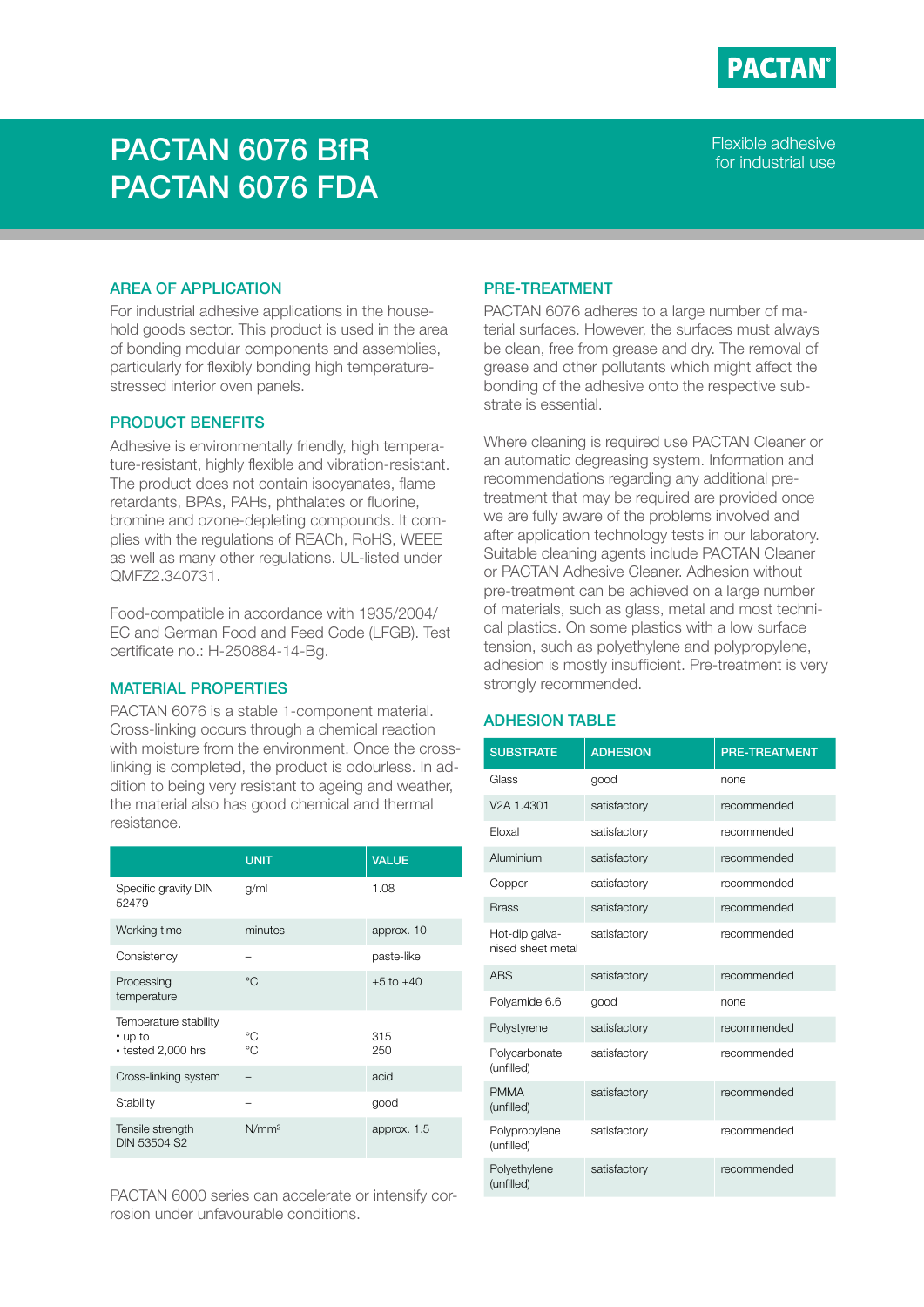

# PACTAN 6076 BfR PACTAN 6076 FDA

Flexible adhesive for industrial use

### **PROCESSING**

Both manual guns and pneumatically driven dispensers are available for manual processing from cartridges or foil bags. A supplier certificate will be provided on request for processing from hobbocks or drums.

# TENSILE STRENGTH



## DEPTH OF CURING



# FLOW CURVE 23°C



### APPLICATION INSTRUCTIONS

Adhesives/sealants are applied to the prepared surfaces and then immediately attached to the work piece being bonded. PACTAN 6076 forms a flexible and temperature-stable bond through a reaction with the moisture from the environment. Any subsequent work, such as smoothing the surface or re-positioning, must be completed within the working time. PACTAN 6076 is tack free after around 60 minutes. Do not expose to any thermal or chemical stress until the reaction is concluded and the decomposition product has escaped.

# WORKING TIME

In PACTAN 6076 the cross-linking process goes from the outside to the inside by diffusion of air humidity.

It is recommended not to exceed adhesive depths of 15 mm to ensure acceptable curing. Low moisture supply extends the curing process. The supply of moisture is affected by the structure and the environmental conditions.

Damage to the adhesive from downstream processes must be avoided. For this reason, the adhesive process must be designed so that the adhesive has sufficient structure and bond.

# **CLEANING**

Clean tools immediately after the work is finished using PACTAN Cleaner. It is only possible to remove fully reacted material mechanically with a great deal of effort.

## PACKAGING

This product is available in standard sizes for industrial applications. Further information is available from your contact person at tremco illbruck.

## MINIMUM SHELF LIFE

Suitable for storage for up to 12 months in dry areas at +5°C to +25°C in unopened containers.